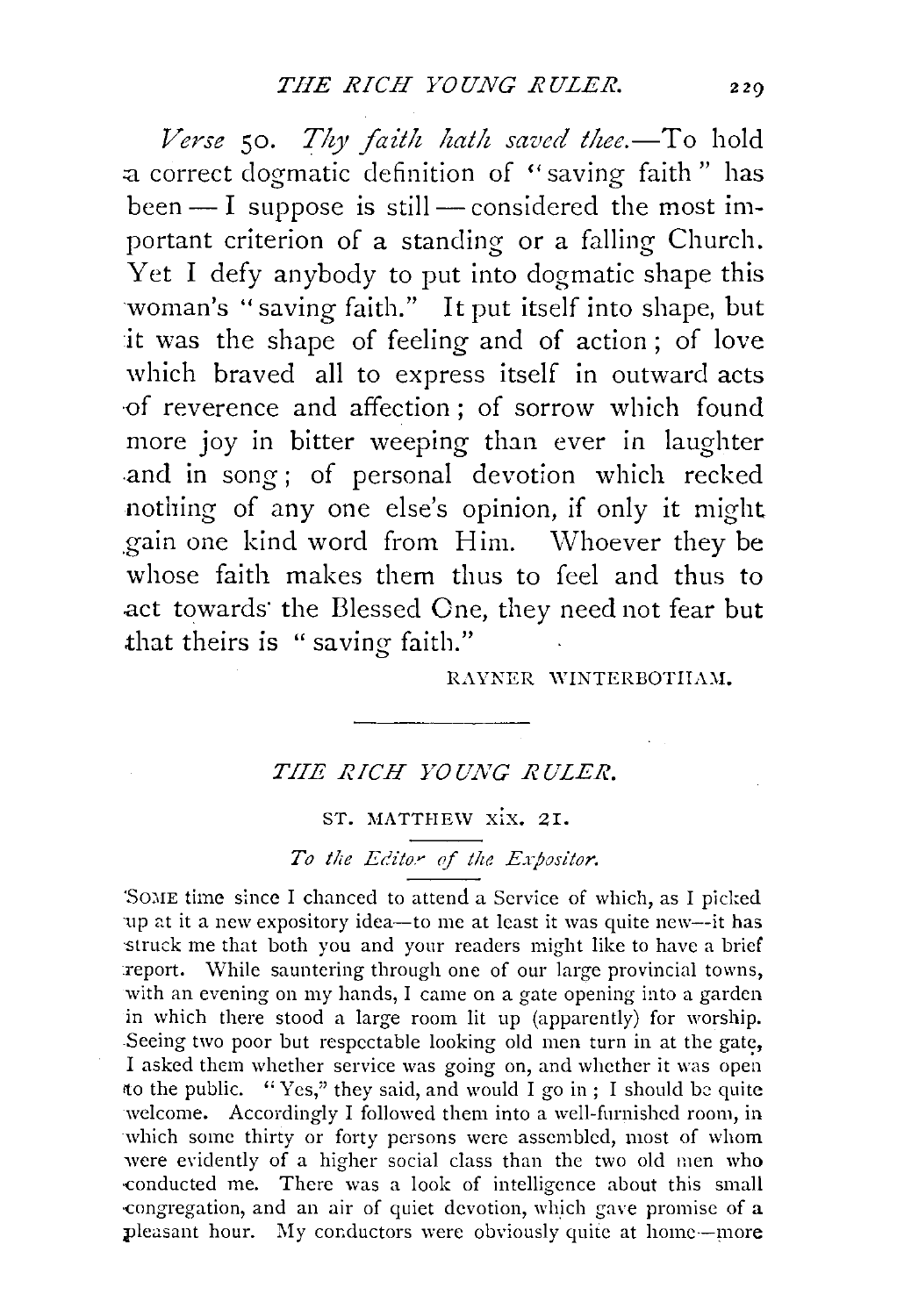than one kind face smiled recognition and welcome at them as they passed up the room. They seated themselves in the centre, right in front of the Preacher's desk, having first found me a comfortable seat behind them, and supplied me with a Bible and the hymn-book in use. In a few moments the Preacher came in-a man of about forty, with nothing remarkable in his appearance except that he was somewhat: carelessly and unclerically attired. But when he rose to speak it was, not difficult to infer, from the tones of his voice, the play of his features, and his whole bearing, that he had not read either books or men. wholly in vain. The omen I had drawn from the aspect of the congregation was fulfilled. \Ve *had* a pleasant, and in some ways an impressive, hour. The Preacher read for lesson the eighteenth Chapter of the Gospel of St. Luke, and followed the lesson with a simple and earnest prayer, so spiritual and so catholic in its tone, that I doubt. whether even "our incomparable Liturgy" would have moved memore. Then we sang a hymn, as we had also done at the opening of the service, accompanied, to my great delight, by the crisp tones of a good Broadwood piano, instead of by the usual drone of a. harmonium. And then the Preacher rose and delivered a sermon, the substance of which I will try to convey. He took for his text St. Mathew xix. 21, and spoke extemporaneously for about half an hour, maintaining a conversational tone for the most part, but now and then. rising into more impassioned moods of speech. And this, as nearly as I can recall it, was what he said.

I took this text at our last week-evening Service. meaning quite honestly to make it my theme ; but. like many before me, I was drawn away from my theme by the singular attractions of the Young Ruler whom Jesus loved. Ever since this story was written men have been charmed, fascinated, by it : they have been drawn to this amiable Young Man by the beauty of his character, by its yet brighter promise. They have felt, as probably *we* have felt, that had he been true to himself, had he followed the better impulses of his nature, had he left "all" to follow Christ, he might have shone the bright particular star of the apostolic company, blending the ardour of a St. Paul with the deep and tranquil tenderness. of a St. John.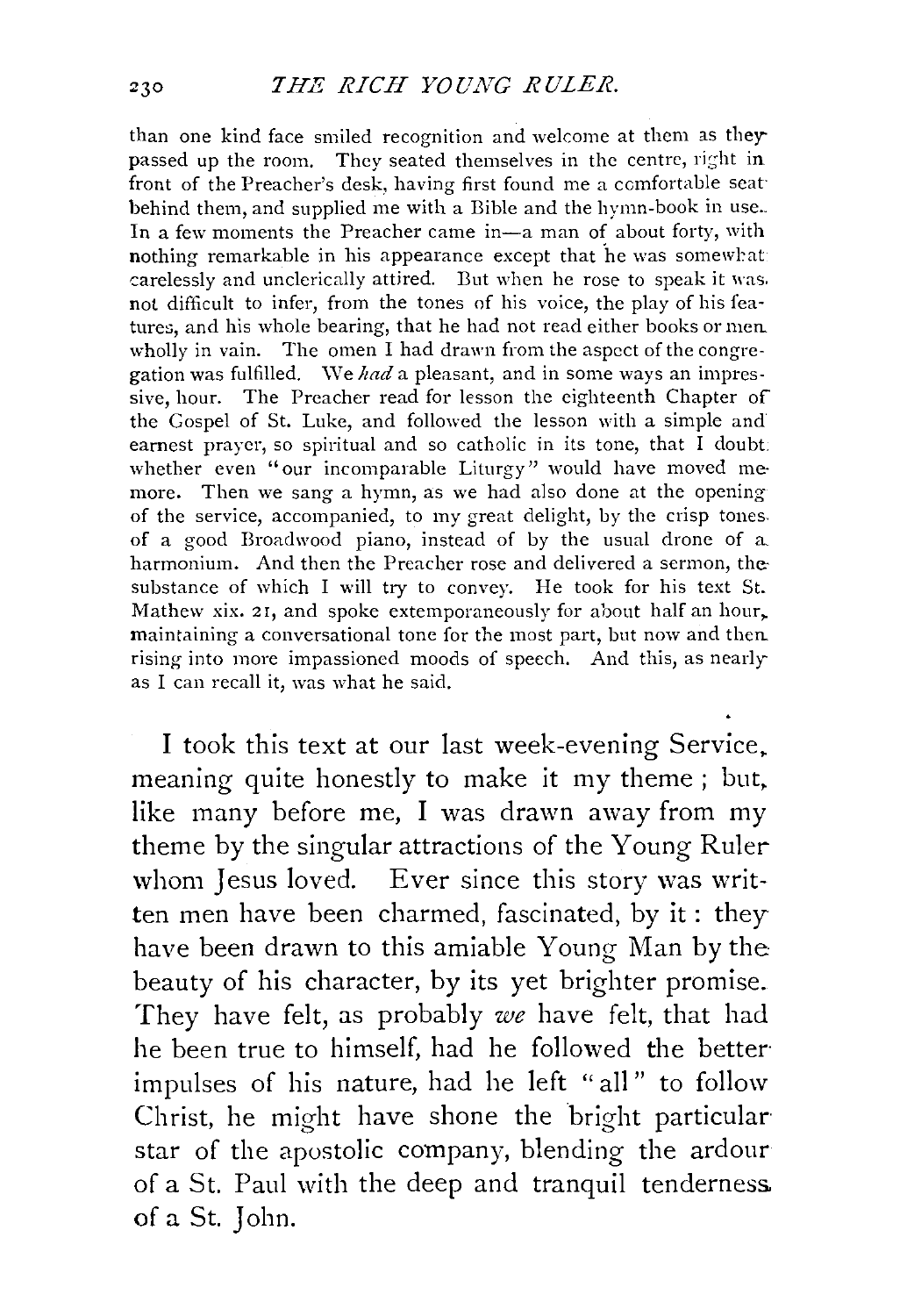But not only arc men drawn to him by the loveliness and the promise of his character ; they are also attracted by the uncertainty which hangs over his fate. From the beginning the question has been asked, "Was this man whom Jesus loved saved by his love ? or was he lost, after all, and in that love's despite?" And from the beginning this question has been differently answered, according to the different temperaments of those who have taken it upon themselves to reply to it. Those who are of a hard and austere temper have said, "He was lost," dwelling unduly on the fact that "he *went away*." Others, of a gentler nature, dwelling unduly perhaps on the fact that "he went away *sorrowful,"* have said, " He was surely saved." But these answers have little value. Different, opposed as they are, they are vitiated by a common fault: they spring from natural impulse, from personal bias; they are not based on arguments fairly drawn from the facts of the sacred narrative.

Now I tried to supply this lack of evidence last week, by reminding you of the Conversation which fell out between our Lord and his disciples as the Young Ruler left the Presence he had so eagerly sought. In that Conversation we found three sayings, each of which at least lends itself to the gentler alternative of this Young Man's fate. Our Lord said, first: " How hard is it for the rich, for those who trust in riches, how almost impossible for them, to enter into the kingdom of God!" and then, "If impossible with men, it is not impossible with God, since all things are possible to Him:" and then, " Many first shall be last; and many last, first."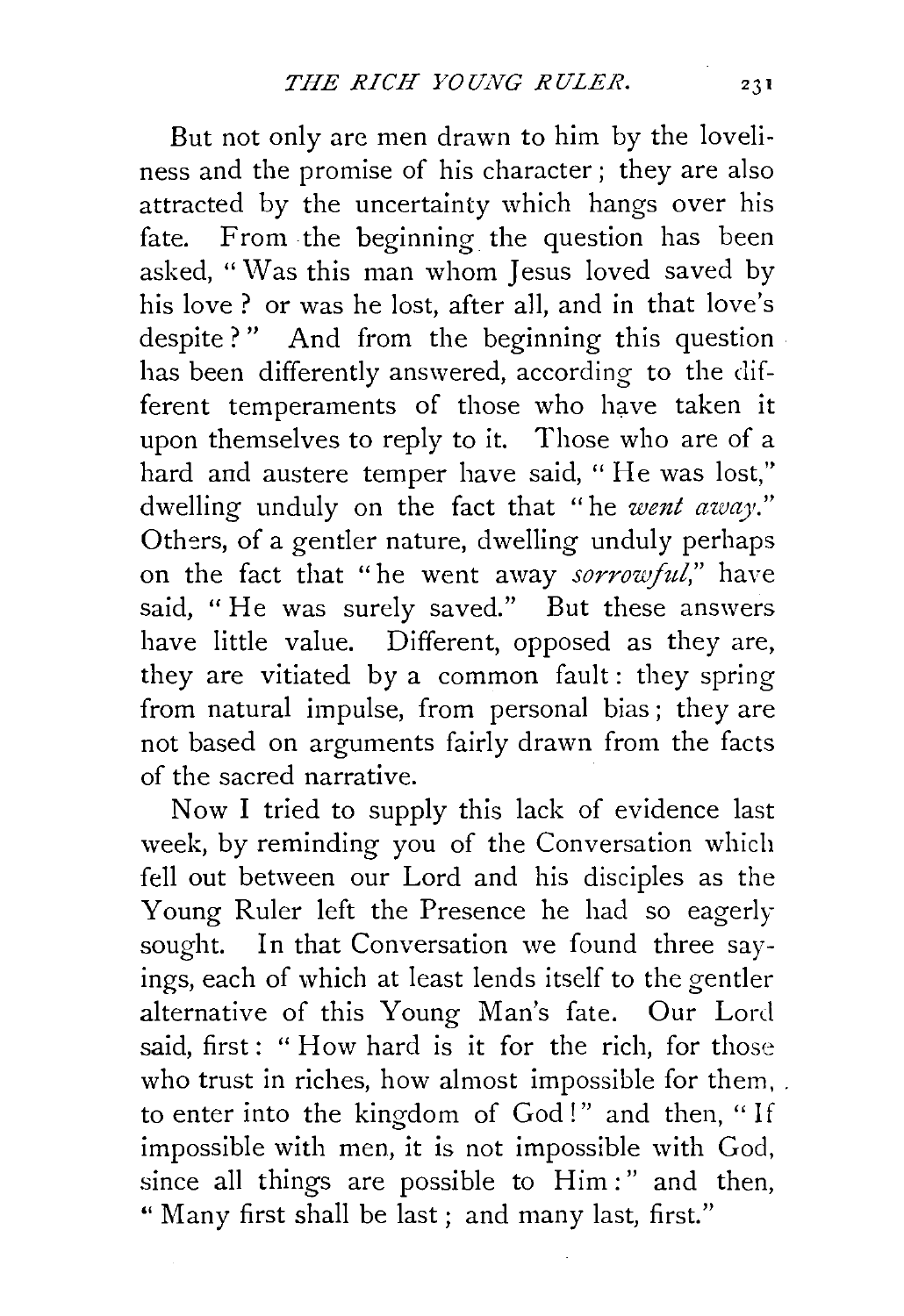First, lest his disciples should judge the Young Man harshly, He began to make excuse for him who had made no excuse for himself-reminding them how much he had to leave, how hard it was for a young man, softly and tenderly reared, to abandon leisure, books, and the ample comforts of an opulent · . home, for a life 0f utter penury, self-mortification, and dependence.

Then, for his own consolation - for if the Young Ruler was sorry to go away, we may be very sure that the Lord Jesus was still more sorry to see him go-He falls back on the thought that, if this noble choice, this losing exchange, this gainful loss, be hard to impossibility with men, it is very possible that God may lead or drive them to it. *He* may take away what the Young Ruler cannot give up, and so compel him, by deep need and misery, into the kingdom he could not enter of his own choice.

And then, when He found that even the apostles were *trusting* in riches though they had them not, believing it to be easier for rich than for poor men to be saved, boasting of what they themselves had "left," asking what they were to have therefor, and looking for visible and temporal rewards; when they carried themselves as though they had lost much and gained little by following Him, the Lord Jesus warned them : " You indeed stand first in my kingdom now; but, if you cherish this vulgar and covetous temper, you may only too easily put your-· selves last; and this Young Ruler, for whom you care so little and I so much, though he now stand last, yet, if he cherish the pure aspiring temper which brought him to me, may and will come to stand among the first."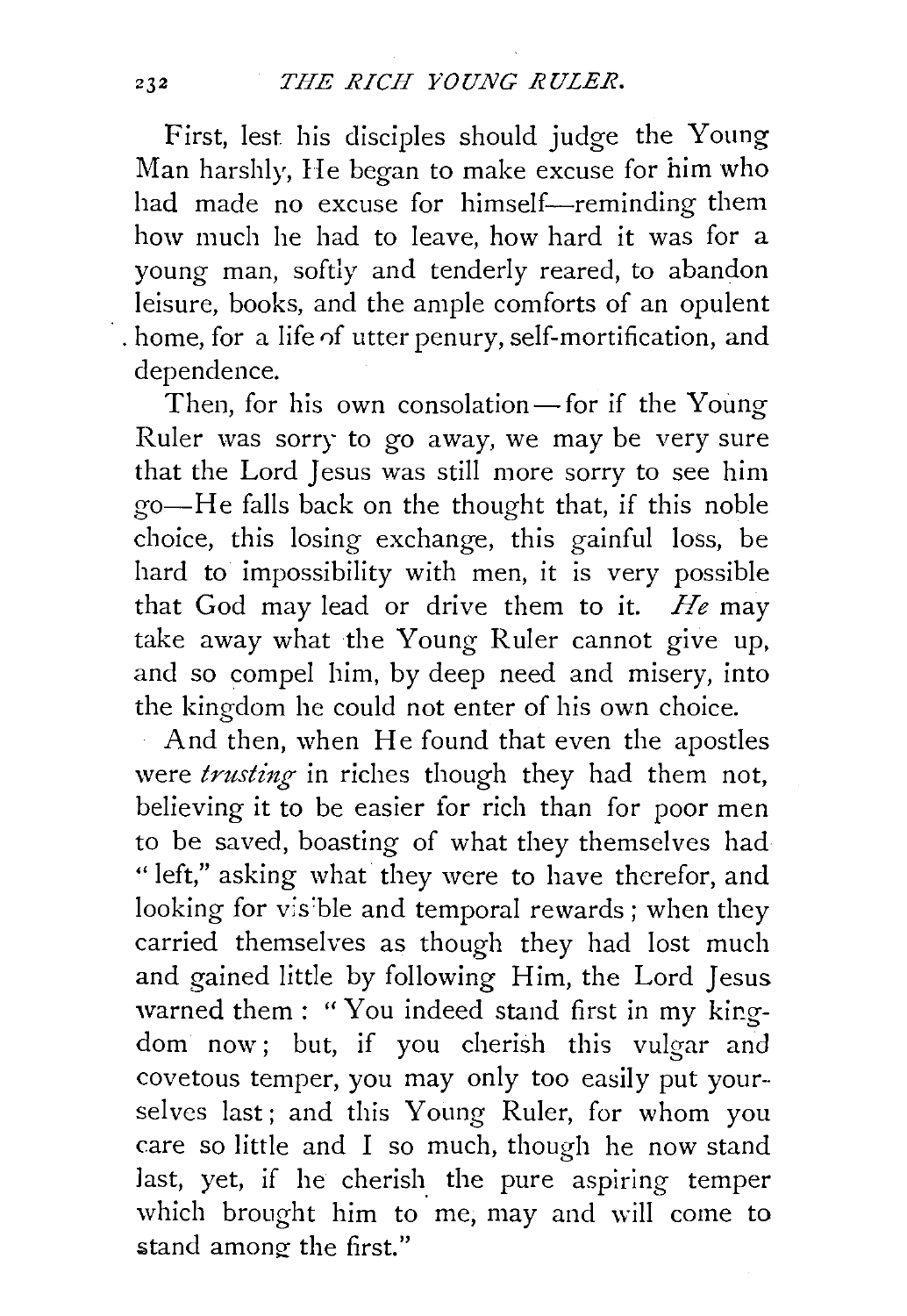These were the arguments I adduced in behalf of a favourable verdict on this Young Man. They are all drawn from the narrative itself. They still seem to me sufficiently strong to carry with ease the conclusion we imposed upon them. But there is an argument in favour of that verdict which I· did not give you last week, and that for the best reason in the world-I had not got it to give. Only this evening, as I walked here, intending to speak to you on another theme, I have made one of those slight discoveries which at times, even more than matters of weightier import, feelingly persuade every sensible man what a fool he is; how apt to overlook obvious facts, even when they stare him full in the face and he is anxiously looking for them ; how prone to travel in ancient time-worn ruts of thought, and to tread in the steps of those who have gone before him, without once asking whether there is no more simple and direct path to the goal.

Now as the Preacher thus took himself to task a smile of sympathy and amusement ran through the Congregation, and I could see that most of them settled into an attitude of still more earnest attention. I fancy they knew their man, and felt that something specially good was coming. Unmoved apparently by this little stir of interest, the Preacher went on :-

If any of you care to share that wholesome conviction with me-and it will be creditable to you if you do, since it is one to which only *sensible* persons are open; if you care to feel anew how foolish and blind we are even when we are most sincerely trying to see, you may easily do it. You have only to answer one or two quite simple questions. I do not doubt you have often read this story, read it in each of the three Evangelists who record it, and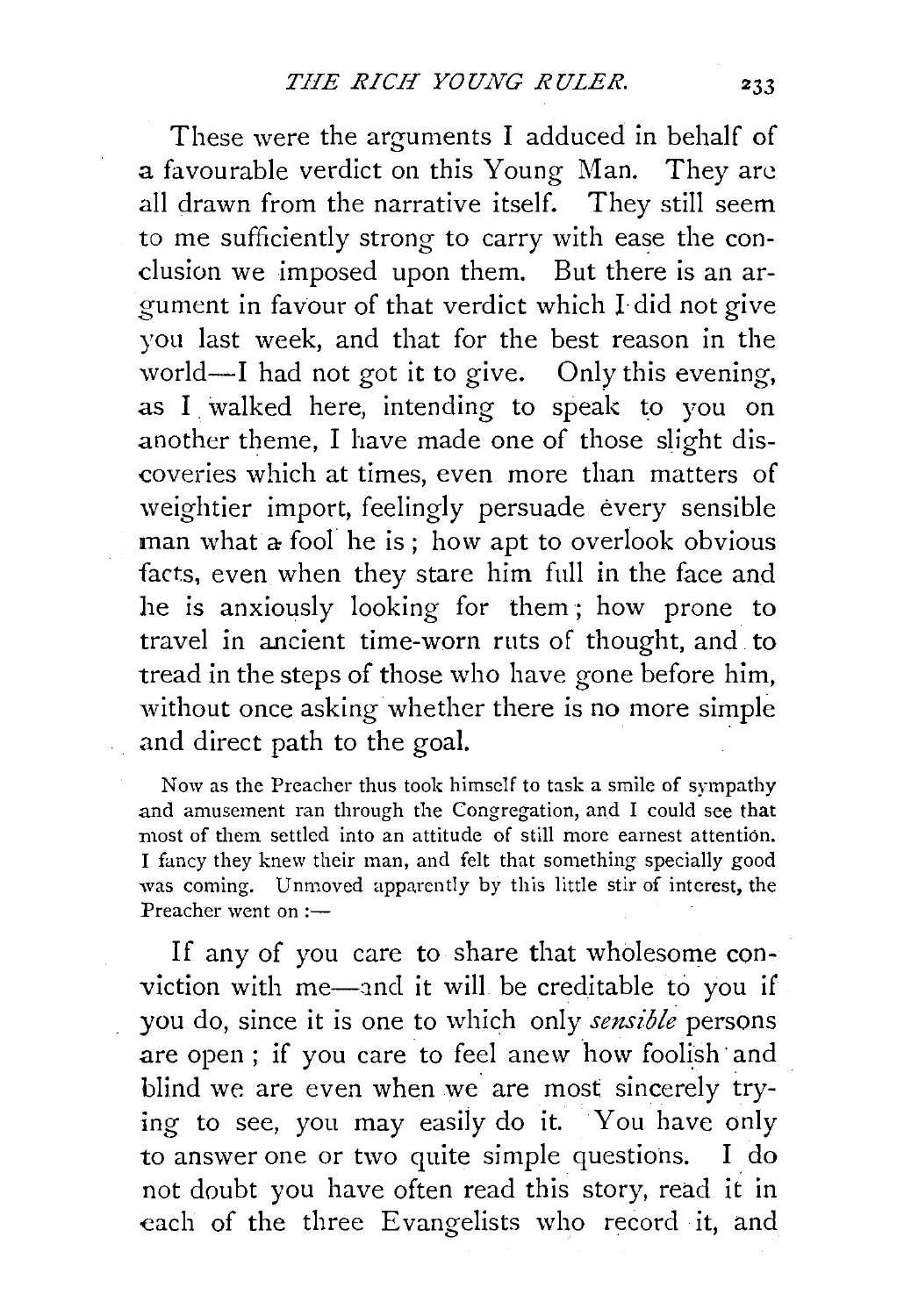read it with the question in your minds, "Was this. Young Man saved or was he lost?" Well, to what conclusion have you come, and on what grounds? How does your mind stand affected toward him now ? Do you think *that* a natural and reasonable question to ask about him ? Do you think it ever should have been raised? Or have you discovered any fact, *in the narrative itself,* which conclusively settles that question, and makes you ashamed of ever having mooted it ? If you have not, you need no further proof that you have never seen this Young Man truly and accurately ; that you, too, have been foolish and blind even when you were most sincerely trying to see. For there *is* a fact in the inspired narrative itself, and a fact which it requires no learning and no critical acumen to discover, which. as I believe you will acknowledge, settles that question coaclusively, and ought to have saved us from ever puzzling our brains over it.

Here the Preacher paused, and all the people began to turn over the leaves of their Bibles, which they evidently knew how to handle, and to search for this recondite yet obvious fact.

If you would see what it is, fix your attention on this point. The Young Ruler asked *two* questions of Christ, not one only; and my text is an answer to the *second* question, not the first. Blending the reports. of the three Evangelists, the story runs thus. A young man-amiable, learned, pure-came to Jesus, asking, "What shall I do that I may inherit eternal life?" Jesus replied : " You know the commandments ; *keep* them : *they* are the way to life." The Young Man, modest yet sincere, is able to say that he *has* kept them. And it is at this point of the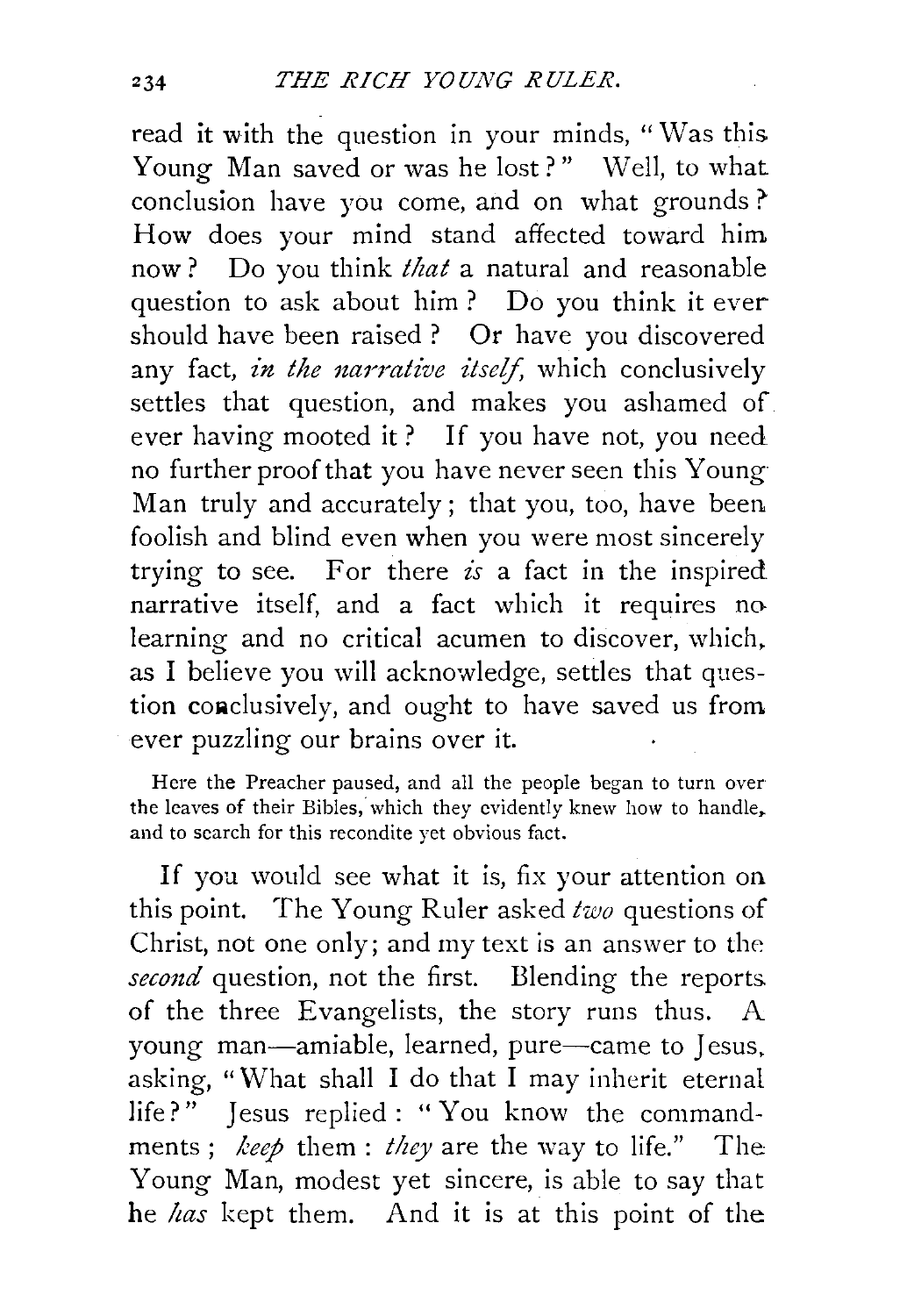story we are told that " Jesus, looking on him, loved him." Loved him for what? For his purity, for his obedience, for his discontent with a mere observance of carnal commandments, for the moral sweetness and wholesomeness of his nature. Christ's love for him was a virtual acknowledgment of, as it was an instinctive response to, the fact, that the Ruler was, and long had been, in that state of free spiritual obedience to the will of God, and therefore in that faith in the Divine Righteousness and Love which, then as now, was the highway of salvation.

But, now, the Young Man has a second question to ask. He is *not* content with merely saving his. soul alive; he wants to be "perfect and entire, lacking nothing :" he wants to stand before God without spot, or blemish, or any such thing. And he asks, "\Vhat lack I yet?" And to *this* question our Lord replies : "If thou wilt be perfect, sell all thou hast ; leave all you love; take up the cross, and come, follow ·me." The question, you perceive, *is not one of salvation at all, but one of perfection.* The Young Man does not ask, " How may I escape hell ?" or even, "How may I get into heaven ?" but, " How may I become heavenly while I am here upon the earth?" The question of salvation has been settled already; the question now is simply, *How shall a young man, who has been saved, become perfect in righteousness?* And, therefore, we need entertain no doubt of this Young Man's fate. If we raise the question, \Vas he saved? was he lost? we simply prove that we are of those who have eyes. but see not, ears but do not understand.

Here there was a general sigh of relief, and an audible murmur of satisfaction filled the room. I confess I joined in it ; for, led on by

a Shake St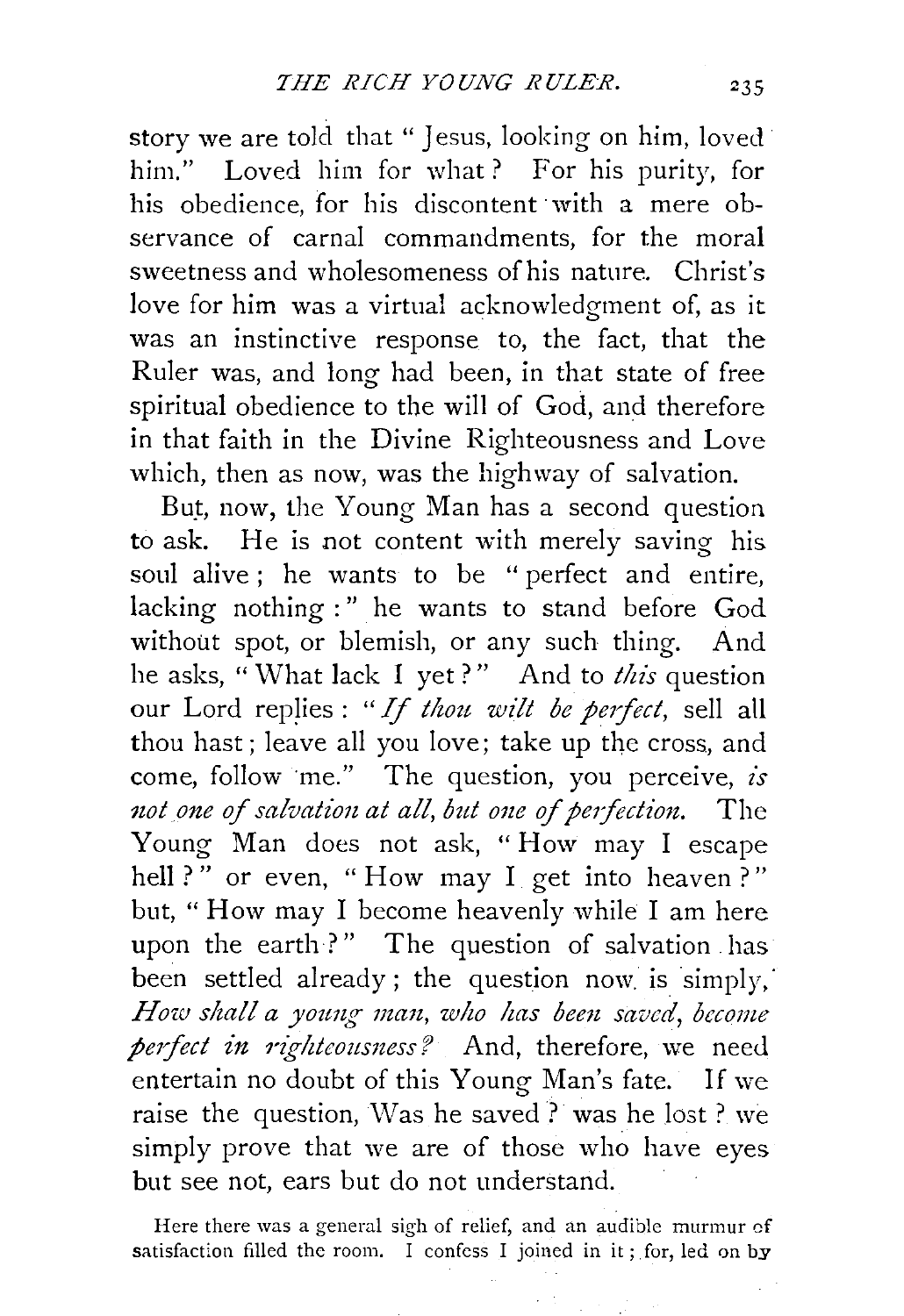the earnestness of the speaker, I had got to be deeply interested in that Young Man's fate : and in the sentences I have italicized the Preacher had given me a new and suggestive idea.

To be saved is one thing, my friends; to become perfect is another, and a very different thing. If none but the perfect were to be saved, what chance would there be for *us ?* 

"Isn't *that* good?" said one of the two old men who sat before me, quite audibly. *"Ah*," replied the other, twisting his wrinkled and weatherbeaten face into a queer smile of satisfaction, and throwing a whole world of meaning into that single exclamation.

And, for aught that I can see, we need have no more doubt of this pure and gentle Young Man's salvation than of our own : and certainly we need have no doubt of *that*, if at least we care to be saved; for if we care to be saved, how much more must the good God care to save us?

And here, as the Preacher asked that simple pathetic question with much animation and earnestness, the very simplicity of it seemed to carry it deep into the hearts of the old men before me. They looked at each other with tears in their eyes, their hard stiff features working with pleasurable and affectionate emotion, too moved even to speak to each other, though each seemed to enjoy the thought the more because he felt that the other was enjoying it too.

Much more might be said about this fair and noble· spirited young man, and many more arguments adduced, if they were not unnecessary and impertinent, for the good hope we entertain for him. But I really must not take this text a second time, and say nothing on the theme it places before us. For that theme is a very momentous one, both in speculation and in practice. *What is the way of perfection?* Is it to sell all we have, to leave all we love, to adopt a celibate and ascetic life, to abandon the duties, affections, charities of the home, to devote ourselves to a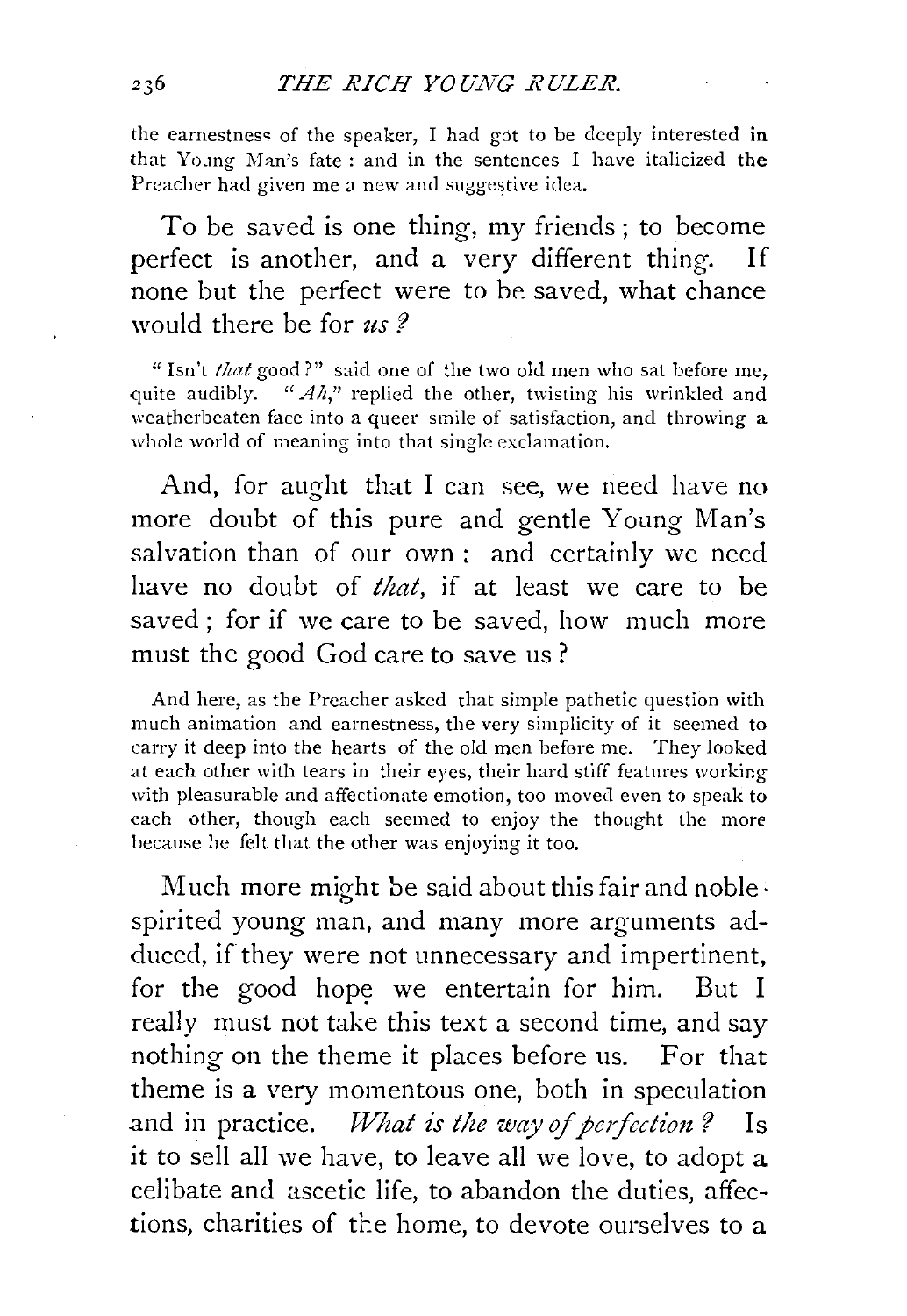course of hardship, penury, self-mortification, selfrenunciation, and self - sacrifice ? When our Lord says, " *If thou wilt be perfect*, give all you have to the poor, take up the cross, and follow me," is He laying down the *sole* rule of perfection? Does He give the ideal, or the only true ideal, or even the purest and loftiest ideal, of human life ? Many of the greatest saints the world has seen, many of the most fervent and successful preachers of rightecusness, have both answered that question in the affirmative and acted on their answer to it. Many good men and women cleave to that ideal, and live by it, to this day. And much as we may deplore the errors, speculative and practical, commonly associated with that ideal, are we quite sure that the ideal itself is an erroneous one? In the more tender and devout moods of the soul, have *we* never thought, never said within ourselves, " If I were wise enough and strong enough to leave, to relinquish, all I most love, to give up all thought of worldly gain and domestic happiness, to devote my whole time, energies, affections, to the service of God and man, my life would be far more pure, and lofty, and perfect than it is. I should be a better man, nearer God, nearer heaven."

If *we* have not known, or have not cherished, this. impulse, there are myriads of meditative and tender souls around us to whom it constantly recurs, and who reproach themselves keenly if they do not yield to it. So that the question, you see, is of grave practical importance. We are bound to consider it, bound to ask, "Is *this* the true ideal of life, or is it only an adaptation of that ideal to the special needs and capacities of this man or that?" And before we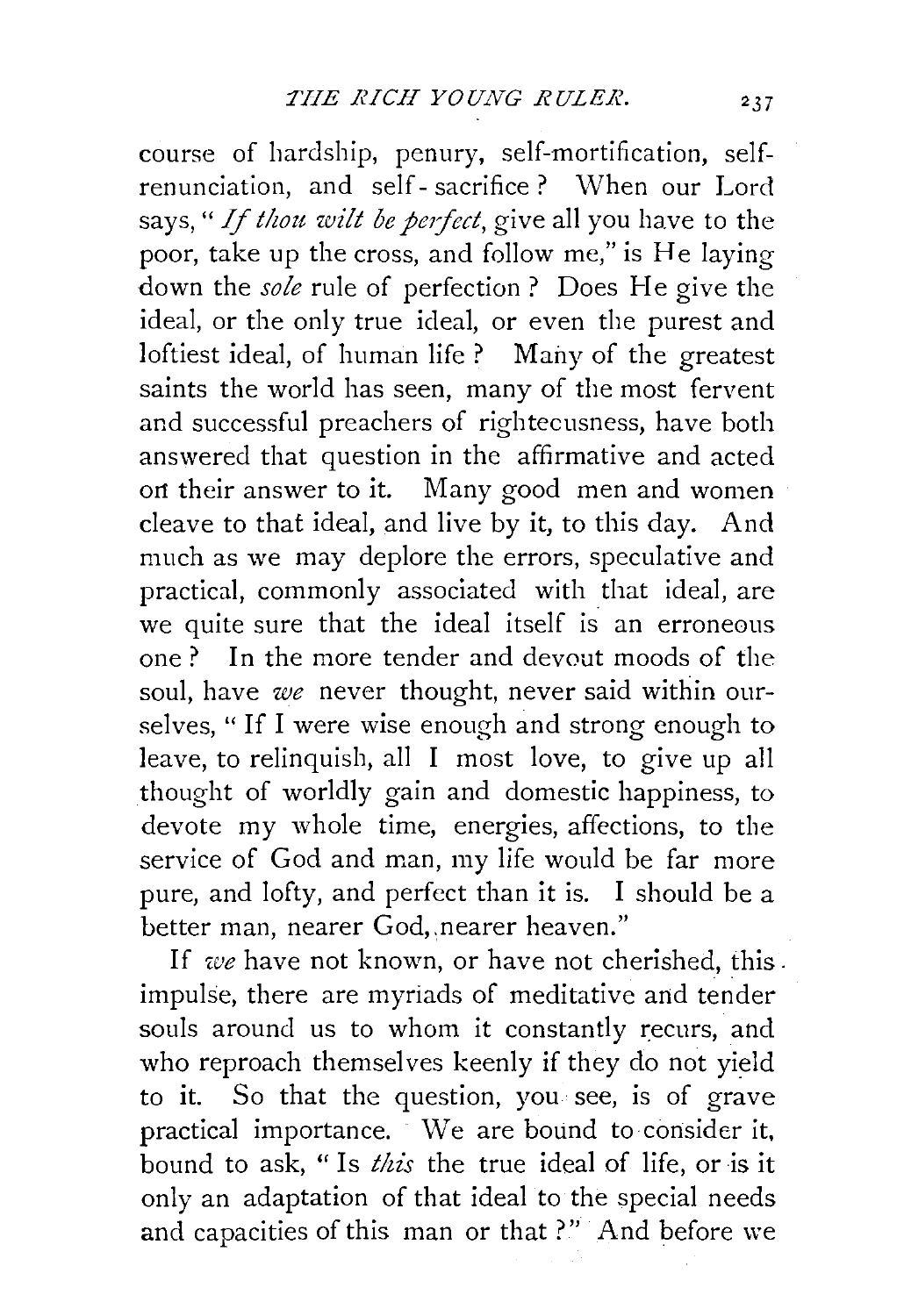assume it to be the sole, or even a complete, ideal, we should remember that our Lord did not demand of every man, nor indeed of most, what He demanded of the Young Ruler; nor did He Himself act on the rule which many of his followers have found in these words. Lazarus of Bethany was a well-to-do, if not a wealthy, man. Yet Jesus did not bid him abandon his pleasant home, his loving sisters, his ancestral fields, to embrace a life of constant hardship and poverty. And though our Lord Himself was poor, *so* poor that at times He had not where to lay his head, He was not ascetic. He was to be found at tables where there was pleasant company and sumptuous fare. He would even eat and drink with sinners—and many sinners are more pleasant people, at least to dine with, than some saints. Nay, He would even eat and drink with Pharisees, although even as He ate their bread and drank their wine they were plotting against Him, or looked with contempt and suspicion on his grace to sinners, doubting whether He were not a sinner Himself. Men never mistook Him for a monk or a hermit, but they did call Him "Glutton" and "Winebibber." There is a clear and obvious contrast between the ideal embodied in John the Baptist and that incarnated in the man Christ Jesus. And the Man is our example, not the Hermit.

We must not take my text, then, as setting forth the sole, or even a complete, ideal of human life. The true ideal is to be found only in Jesus Christ the Righteous. We must rather take it as setting forth a modification, a limitation of that ideal suited to the conditions, capacities, aspirations of the Young Ruler.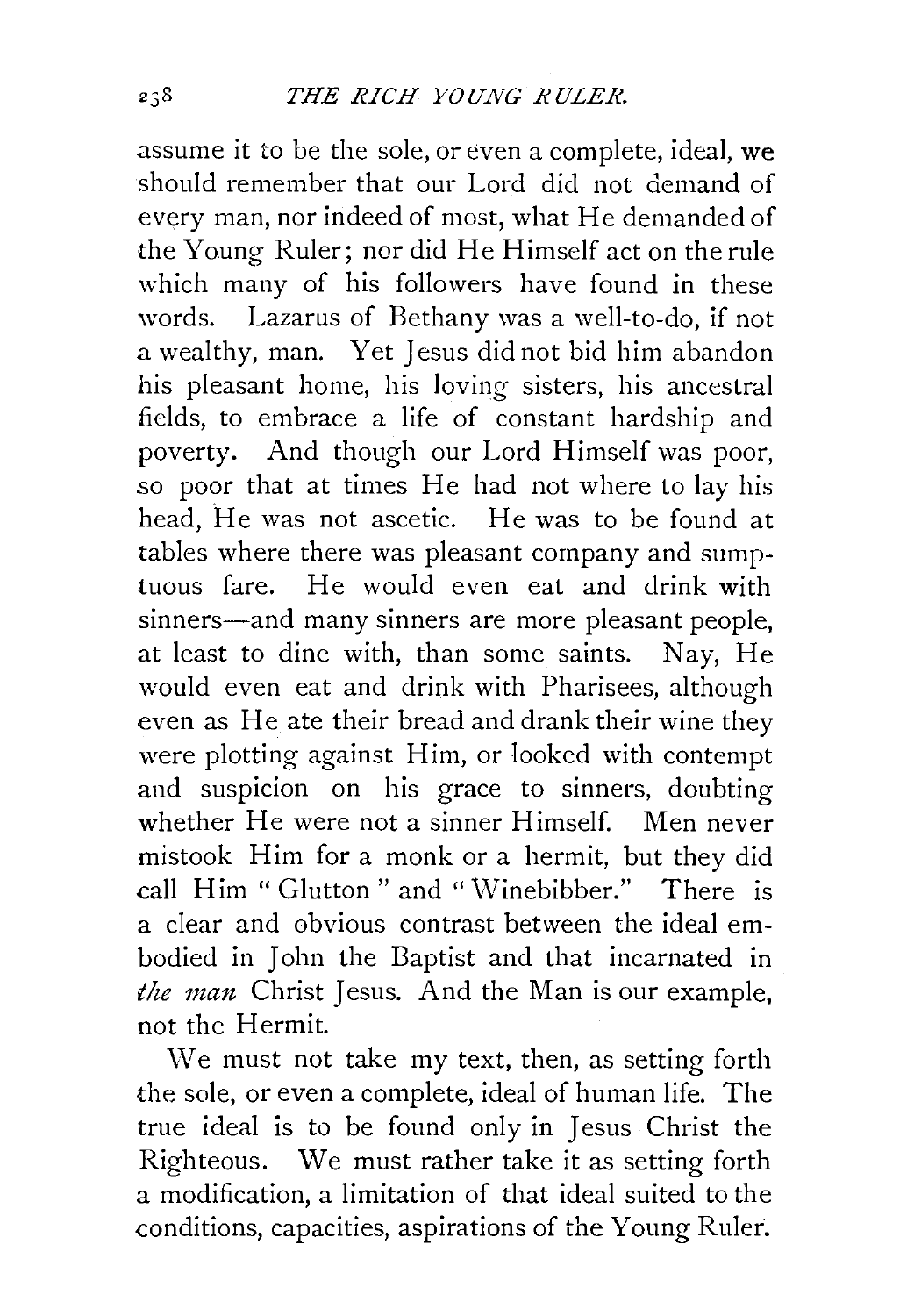'Whether or not it be suited to us must be determined by us, and by the Spirit of God in us. But, for the most part, we are not called to *seek* hardships, to impose sacrifices on ourselves, to choose for ourselves .a difficult and perilous path and to insist on taking it. Any man who really endeavours to lead a righteous life will *find* quite as many hardships in his path as he can well endure, and quite as many sacrifices will be demanded of him as he is able to make. We .need not wilfully add to our burdens. We need not shrink from any relief, from any innocent mirth, from any pure affection, from any lawful gain, from .any domestic charity or pleasure. But while we take all these, and rejoice in them all, let us bear well in mind that, if Christ does not call us to abandon the world, He does call on us so to detach ourselves from the spirit of the world as that we hold all gain and pleasure subordinate to our convictions of duty, to the obedience and ministry of truth and righteousness. We need not go in quest of hardships and sacrifices; but, if we pursue truth and righteousness .and charity as our supreme ends, sacrifice and hardship will not be long in finding us out. The Christian life offers no easy career. Heaven is very high; how can we reach it but by hard climbing ? We *must.*  take up the cross, if we would wear the crown. If we would be *perfect,* we must part with much that we have, leave much that we love, forego much that would be pleasant, not to flesh and blood alone, but also to mind and heart. You need not actually sell all that you have perhaps, but you cannot buy the truth for nothing. You need not "go into the wilderness," but at times you will know \vhat it is to feel